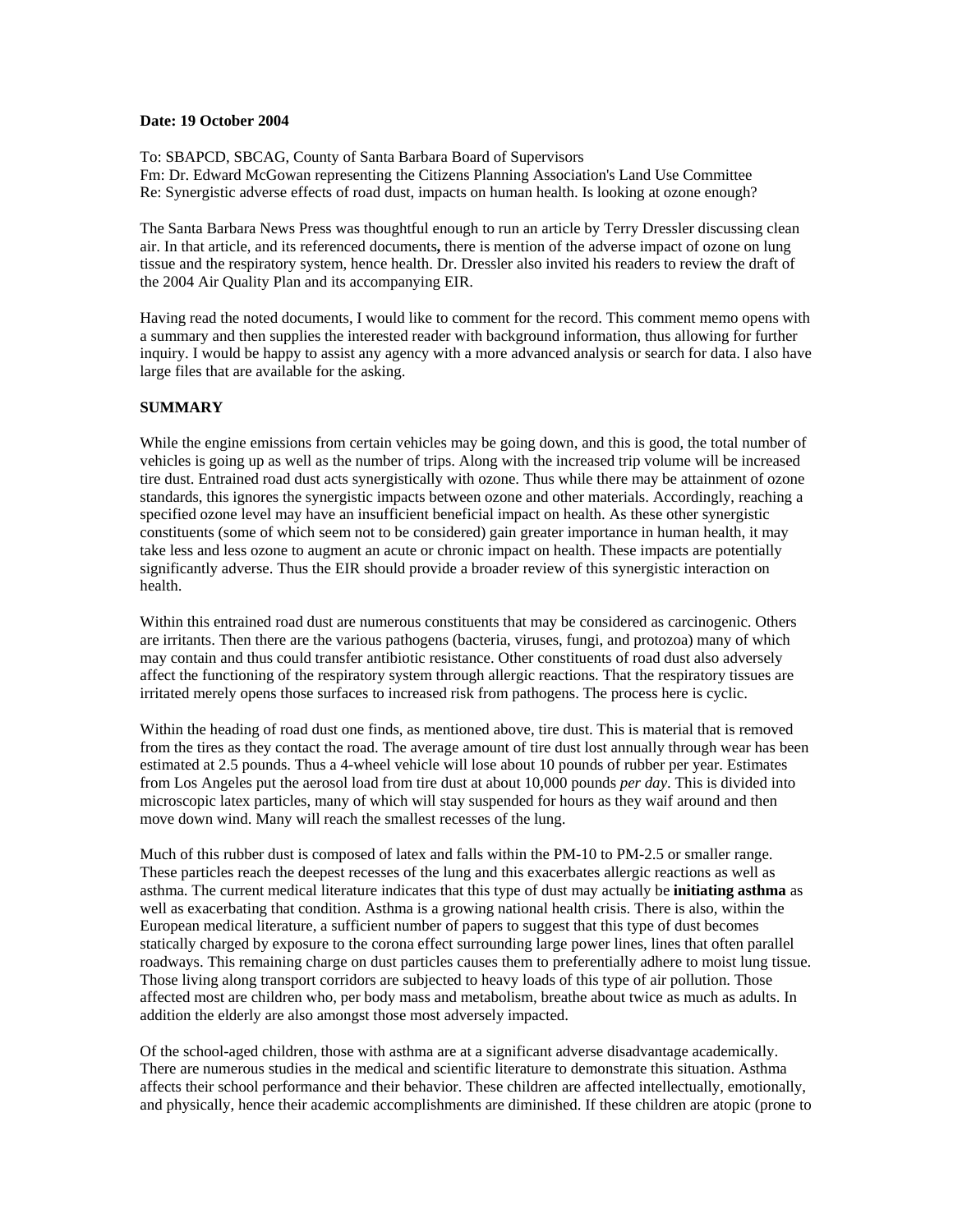allergic reactions) and then placed on the less expensive but more common first generation antihistamine medications, this merely adds to their inability to effectively compete in school because of drowsiness. Other medications taken by allergic and asthmatic children have similar impacts.

There is also a tendency to place low income--low cost housing along transport corridors because of the reduced property cost. Thus, the section of society that might most often utilize this type of housing may also overlap with that portion of society that relies heavily on publicly subsidized medical care. This would also include sections of society that lack insurance for medical coverage. This broad group of people, out of necessity, will often let a medical condition go until it reaches a crisis state, a state that is much more costly to treat and may leave lingering damage. **Thus, the impact is also one that should be of interest to land use planners and transportation planners.** 

**Here, I would also like to argue that transport corridors themselves are actually stationary sources, and thus could come under the purview of APCD.** What, logically, makes a source stationary---versus mobile? A factory smokestack puffs out a pollutant, thus comes under scrutiny. The smokestack itself, if nothing is supplied to produce a pollutant, is merely an inert stack of brick and concrete. It is the material brought into the factory and combined within that factory that makes the smokestack an issue. The same logic can be applied to asphalt and concrete roadways. Asphalt itself is composed of rubber material, hence its wearing releases rubber as well as other materials that adversely impact health. Rubber is a complex mixture of toxins, reactive proteins and allergins. Other materials brought into the corridor contribute to the increased air risk.

For example, under the greening of government, the mandated procurement of composted biosolids (sewer sludge) for roadway maintenance and erosion control brings in large quantities of pathogens (many of which are antibiotic resistant) and respiratory irritants in the form of lipopolysaccharides (the cell wall of Gram negative bacteria which cause violent immune reactions and are a major portion of biosolids) and liming chemicals. Additionally, for areas irrigated with reclaimed sewer water, there is enough evidence in the scientific literature to raise questions about pathogen release and down-wind aerosols. These released pathogens, often containing resistant genes, can pass this genetic information to soil microbes. These soil microbes then become lending libraries for this genetic information. These become part of the road dust and are entrained to move down wind into adjacent areas.

Then there are the deposits from the vehicles themselves, tire wear, engine derived materials, dust from breaks, clutches, belt wear, and action of tires on the road surface. Added to this are the materials from the area that fall out as dust, bacterial and fungal spores or materials washed onto roadways, including right-ofway maintenance materials such as pesticides.

All these materials, which form a complex of irritants, are re-entrained daily. Thus this mix, which is unique to roadways, constitutes a stationary source of air pollution. Who is responsible for an evaluation of this source, and to whom does the regulatory responsibility fall? **This question should be answered**  within the EIR—who is responsible and are there adequate safeguards, or is this something falling between the cracks?

As is noted above, the impacts from a variety of sources as well as their combination with ozone constitute air pollution and have adverse influences on health. What, if any, are the limits on the discussion of such combinations within the EIR? If the EIR is not able to discuss these issues, where is the forum?

## **SPECIFICS**

Because of my limited time and resources, the specifics will be desegregated and merely supply the interested reader with some indicators of where additional information might be found. I would be most pleased to assist agency staff look deeper into these areas.

I'm working on the greening of government issue (see below) of selling composted biosolids as bagged potting soil and similar issues where government agencies will be forced to purchase it.